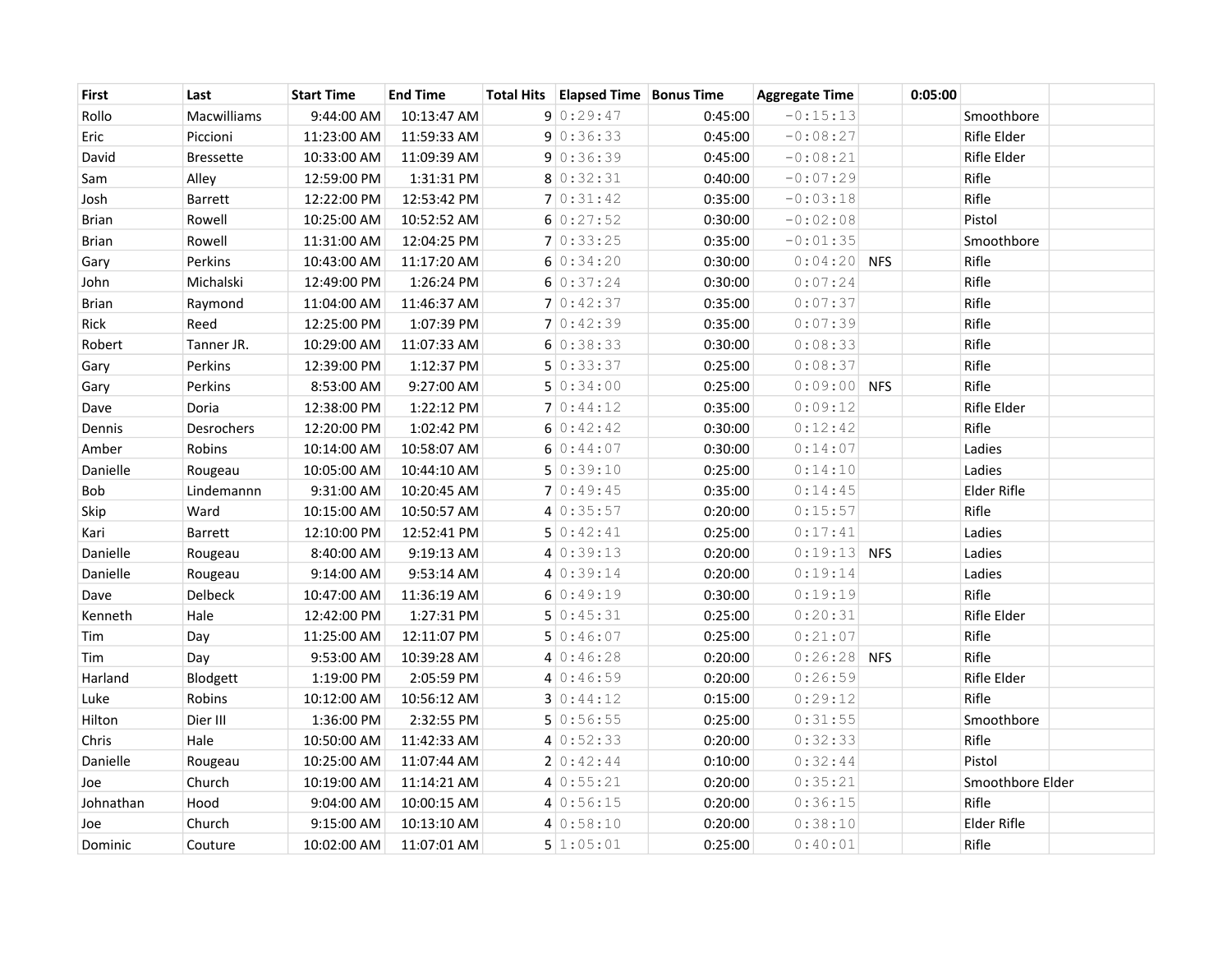| Kyle                        | Canton           | 10:17:00 AM | 11:07:07 AM | 2 0:50:07 | 0:10:00 | 0:40:07       | Rifle            |  |
|-----------------------------|------------------|-------------|-------------|-----------|---------|---------------|------------------|--|
| Alderick                    | Van De Heyde     | 12:46:00 PM | 1:32:44 PM  | 10:46:44  | 0:05:00 | 0:41:44       | Rifle            |  |
| Bryan                       | Carson           | 12:27:00 PM | 1:24:29 PM  | 30:57:29  | 0:15:00 | 0:42:29       | Rifle            |  |
| Owen                        | Macwilliams      | 8:10:00 AM  | 8:59:23 AM  | 10:49:23  | 0:05:00 | 0:44:23       | Junior           |  |
| Bryan                       | Carson           | 10:18       | 11:14:48    | 20:56:48  | 0:10:00 | 0:46:48       | Rifle            |  |
| Larry                       | Hamel            | 11:10:00 AM | 12:22:42 PM | 5 1:12:42 | 0:25:00 | 0:47:42       | Elder Rifle      |  |
| Bill                        | Hood             | 9:05:00 AM  | 10:17:50 AM | 5 1:12:50 | 0:25:00 | 0:47:50       | Rifle            |  |
| Jeffrey                     | Monder           | 10:37:00 AM | 11:53:26 AM | 1 1:16:26 | 0:05:00 | 1:11:26       | Smoothbore       |  |
| Steve                       | Koller           | 10:37:00 AM | 11:53:25 AM | 0 1:16:25 | 0:00:00 | 1:16:25       | Smoothbore       |  |
| Richard                     | Fielder          | 1:28:00 PM  | 3:18:35 PM  | 2 1:50:35 | 0:10:00 | 1:40:35       | Smoothbore Elder |  |
| lan                         | Gramling         | 1:00:00 PM  | 2:48:00 PM  | 1 1:48:00 | 0:05:00 | 1:43:00       | Smoothbore       |  |
| Kyle                        | Johnson          | 1:28:00 PM  | 3:18:35 PM  | 1 1:50:35 | 0:05:00 | 1:45:35       | Junior           |  |
|                             |                  |             |             |           |         |               |                  |  |
| <b>NFS= Not Final Score</b> |                  |             |             |           |         |               |                  |  |
|                             |                  |             |             |           |         |               |                  |  |
| Ladies                      |                  |             |             |           |         |               |                  |  |
| Amber                       | Robins           | 10:14:00 AM | 10:58:07 AM | 60:34:07  | 0:30:00 | 0:14:07       | Ladies           |  |
| Danielle                    | Rougeau          | 10:05:00 AM | 10:44:10 AM | 50:39:10  | 0:25:00 | 0:14:10       | Ladies           |  |
| Kari                        | Barrett          | 12:10:00 PM | 12:52:41 PM | 50:32:41  | 0:25:00 | 0:17:41       | Ladies           |  |
| Danielle                    | Rougeau          | 8:40:00 AM  | 9:19:13 AM  | 40:39:13  | 0:20:00 | $0:19:13$ NFS | Ladies           |  |
| Danielle                    | Rougeau          | 9:14:00 AM  | 9:53:14 AM  | 40:39:14  | 0:20:00 | 0:19:14       | Ladies           |  |
|                             |                  |             |             |           |         |               |                  |  |
| <b>Juniors</b>              |                  |             |             |           |         |               |                  |  |
| Owen                        | Macwilliams      | 8:10:00 AM  | 8:59:23 AM  | 10:49:23  | 0:05:00 | 0:44:23       | Junior           |  |
| Kyle                        | Johnson          | 1:28:00 PM  | 3:18:35 PM  | 1 1:50:35 | 0:05:00 | 1:45:35       | Junior           |  |
|                             |                  |             |             |           |         |               |                  |  |
| <b>Elder</b>                |                  |             |             |           |         |               |                  |  |
| Eric                        | Piccioni         | 11:23:00 AM | 11:59:33 AM | 90:36:33  | 0:45:00 | $-0:08:27$    | Rifle Elder      |  |
| David                       | <b>Bressette</b> | 10:33:00 AM | 11:09:39 AM | 90:36:39  | 0:45:00 | $-0:08:21$    | Rifle Elder      |  |
| Dave                        | Doria            | 12:38:00 PM | 1:22:12 PM  | 70:44:12  | 0:35:00 | 0:09:12       | Rifle Elder      |  |
| Bob                         | Lindemannn       | 9:31:00 AM  | 10:20:45 AM | 70:49:45  | 0:35:00 | 0:14:45       | Rifle Elder      |  |
| Kenneth                     | Hale             | 12:42:00 PM | 1:27:31 PM  | 50:35:31  | 0:25:00 | 0:20:31       | Rifle Elder      |  |
| Harland                     | Blodgett         | 1:19:00 PM  | 2:05:59 PM  | 40:36:59  | 0:20:00 | 0:26:59       | Rifle Elder      |  |
| Joe                         | Church           | 9:15:00 AM  | 10:13:10 AM | 40:58:10  | 0:20:00 | 0:38:10       | Rifle Elder      |  |
| Larry                       | Hamel            | 11:10:00 AM | 12:22:42 PM | 5 1:12:42 | 0:25:00 | 0:47:42       | Rifle Elder      |  |
|                             |                  |             |             |           |         |               |                  |  |
|                             |                  |             |             |           |         |               |                  |  |